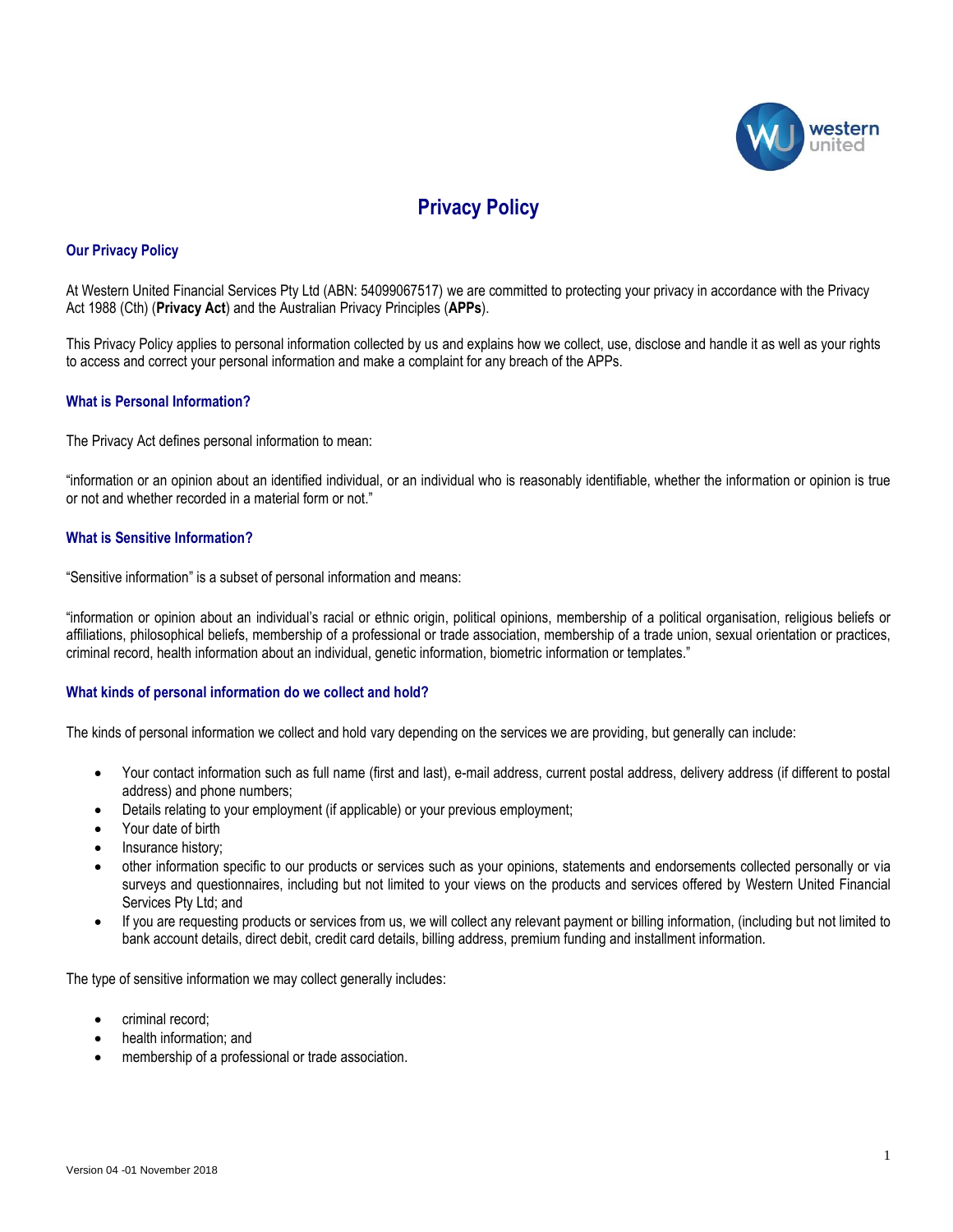## **How do we collect and hold personal information?**

**We only collect personal information by lawful and fair means and where it is reasonably necessary for, or directly related to, one or more of our functions or activities.**

Unless it is unreasonable or impracticable for us to do so, or as provided otherwise under this Privacy Policy, we will collect your information directly from you or your agents.

If we collect details about you from someone else, we will, take reasonable steps to make you aware of the collection in accordance with the APPs.

We may obtain personal information indirectly and who it is from can depend on the circumstances. We will usually obtain it from another insured if they arrange a policy which also covers you, related bodies corporate, referrals, your previous insurers or insurance intermediaries, witnesses in relation to claims, health care workers, publicly available sources, premium funders and persons who we enter into business alliances with.

We attempt to limit the collection and use of sensitive information from you unless we are required to do so in order to carry out the services provided to you. However, we do not collect sensitive information without your consent.

We hold the personal information we collect within our own data storage devices or with a third party provider of data storage. We discuss the security of your personal information below.

#### **The purposes for which we collect, hold, use and disclose your personal information**

We collect, hold, use and disclose your personal information where it is reasonably necessary for, or directly related to, one or more of our functions or activities. These will usually include our insurance broking services, insurance intermediary services, funding services, claims management services and risk management and other consulting services and to meet any obligations we have at law e.g identity checks required by the Anti-Money Laundering and Counter-Terrorism Financing Act 2006 and other legislation. We also use it for direct marketing purposes explained in more detail below.

For example, we usually need to collect, hold, use and disclose personal information where:

- we are providing personal advice, so we can provide this advice to you;
- we arrange insurance, so insurer(s) can decide whether to offer insurance or not;
- you require premium funding, so the funder can decide whether to provide the funding or not;
- a claim is made, so the insurer can make a decision on the claim;

We do not use or disclose personal information for any purpose that is unrelated to our services and that you would not reasonably expect (except with your consent). We will only use your personal information for the primary purposes for which it was collected or as consented to.

We usually disclose personal information to third parties who assist us or are involved in the provision of our services and your personal information is disclosed to them only in connection with the services we provide to you or with your consent. We may also disclose it for direct marketing purposes explained in more detail below.

The third parties can include our related companies, our agents or contractors, insurers, their agents and others they rely on to provide their services and products (e.g reinsurers), premium funders, other insurance intermediaries, insurance reference bureaus, loss adjusters or assessors, medical service providers, credit agencies, lawyers and accountants, prospective purchasers of our business and our alliance and other business partners.

These parties are prohibited from using your personal information except for the specific purpose for which we supply it to them and we take such steps as are reasonable to ensure that they are aware of the provisions of this Privacy Policy in relation to your personal information.

We also use personal information to develop, identify and offer products and services that may interest you, conduct market or customer satisfaction research. From time to time we may seek to develop arrangements with other organisations that may be of benefit to you in relation to promotion, administration and use of our respective products and services. See direct marketing explained in more detail further below. We do not use sensitive information to send you direct marketing communications without your express consent.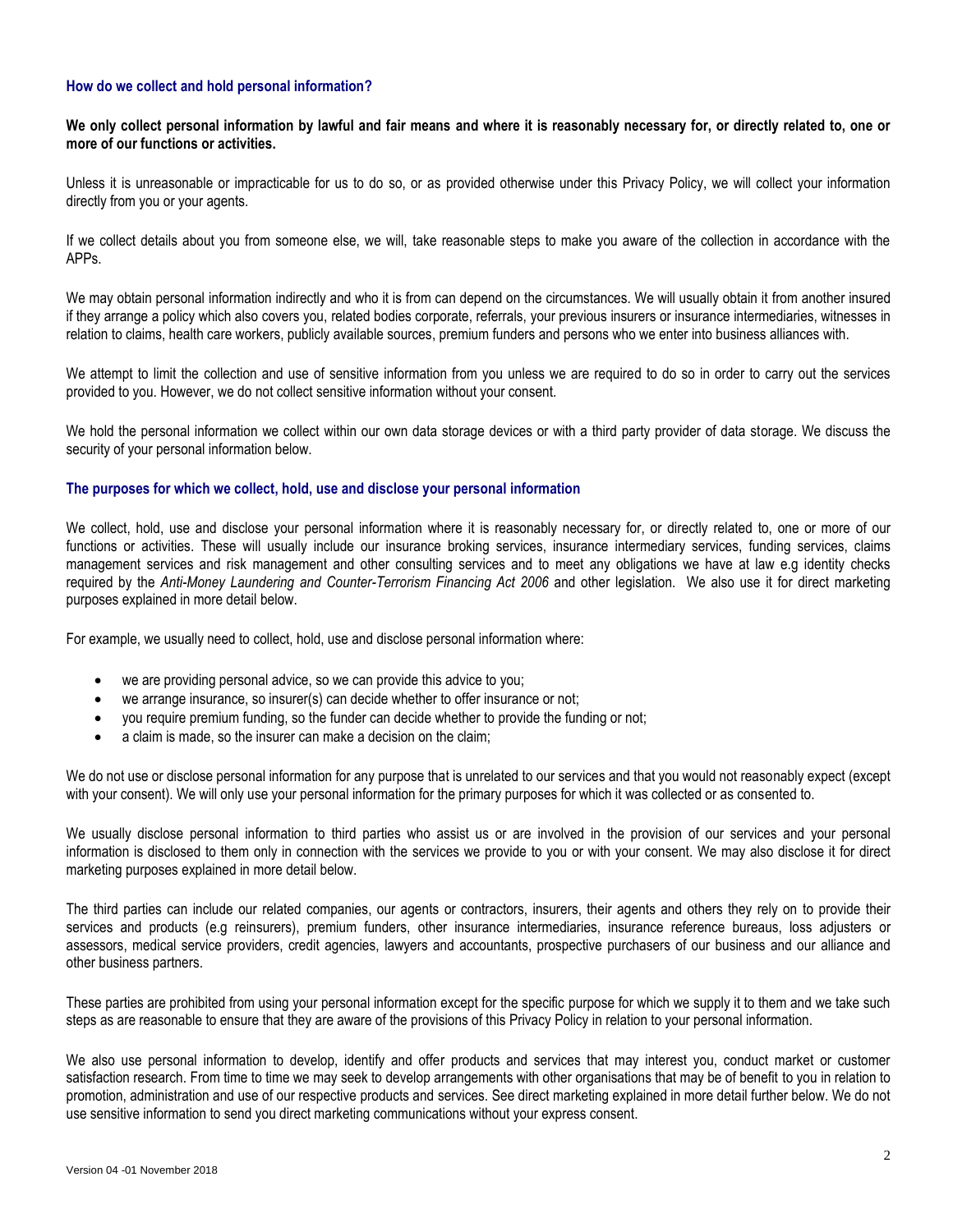If we do propose to disclose or use your personal information other than for the purposes listed above, we will first seek your consent prior to such disclosure or use.

If we give third parties (including their agents, employees and contractors) your personal information, we require them to only use it for the purposes we agreed to.

#### **What if you do not provide some personal information to us?**

If the required personal information is not provided, we or any involved third parties may not be able to provide appropriate services or products. If you do not provide the required personal information we will explain what the impact will be.

#### **What do we expect of you/ third parties we deal with when providing personal information about another person?**

When you provide us with personal information about other individuals, we rely on you to have made them aware that you will or may provide their information to us, how we collect, use, disclose and handle it in accordance with this Privacy Policy and our relevant Privacy Statements. If it is sensitive information we rely on you to have obtained their consent to the above. If you have not done these things, you must tell us before you provide us with the relevant information.

If we give you personal information, you must only use it for the purposes we agreed to.

Unless an exemption applies or we agree otherwise, you must meet the requirements of the Privacy Act, when collecting, using, disclosing and handling personal information on our behalf.

You must also ensure that your agents, employees and contractors meet the above requirements.

## **How do we manage the security of your personal information?**

We take reasonable steps to ensure that your personal information is safe. We retain personal information in hard copy records and electronically with us or our appointed data storage provider(s). You will appreciate, however, that we cannot guarantee the security of all transmissions of personal information, especially where the internet is involved.

Notwithstanding the above, we endeavor to take all reasonable steps to:

- protect any personal information that we hold from misuse, interference and loss, and to protect it from unauthorised access, modification or disclosure both physically and through computer security measures;
- destroy or permanently de-identify personal information in accordance with the Privacy Act.

We maintain computer and network security; for example, we use firewalls (security measures for the internet) and other security systems such as user identifiers and passwords to control access to computer systems.

# **Data quality**

We take reasonable steps to ensure that personal information is current, accurate, up-to-date and complete whenever we collect or use or disclose it.

Throughout our dealings with you we will take reasonable steps to confirm the details of your personal information we hold and ask you if there are any changes required.

The accuracy of personal information depends largely on the information you provide to us, so we rely on you to:

- let us know if there are any errors in your personal information you become aware of; and
- keep us up-to-date with changes to your personal information (such as your name or address).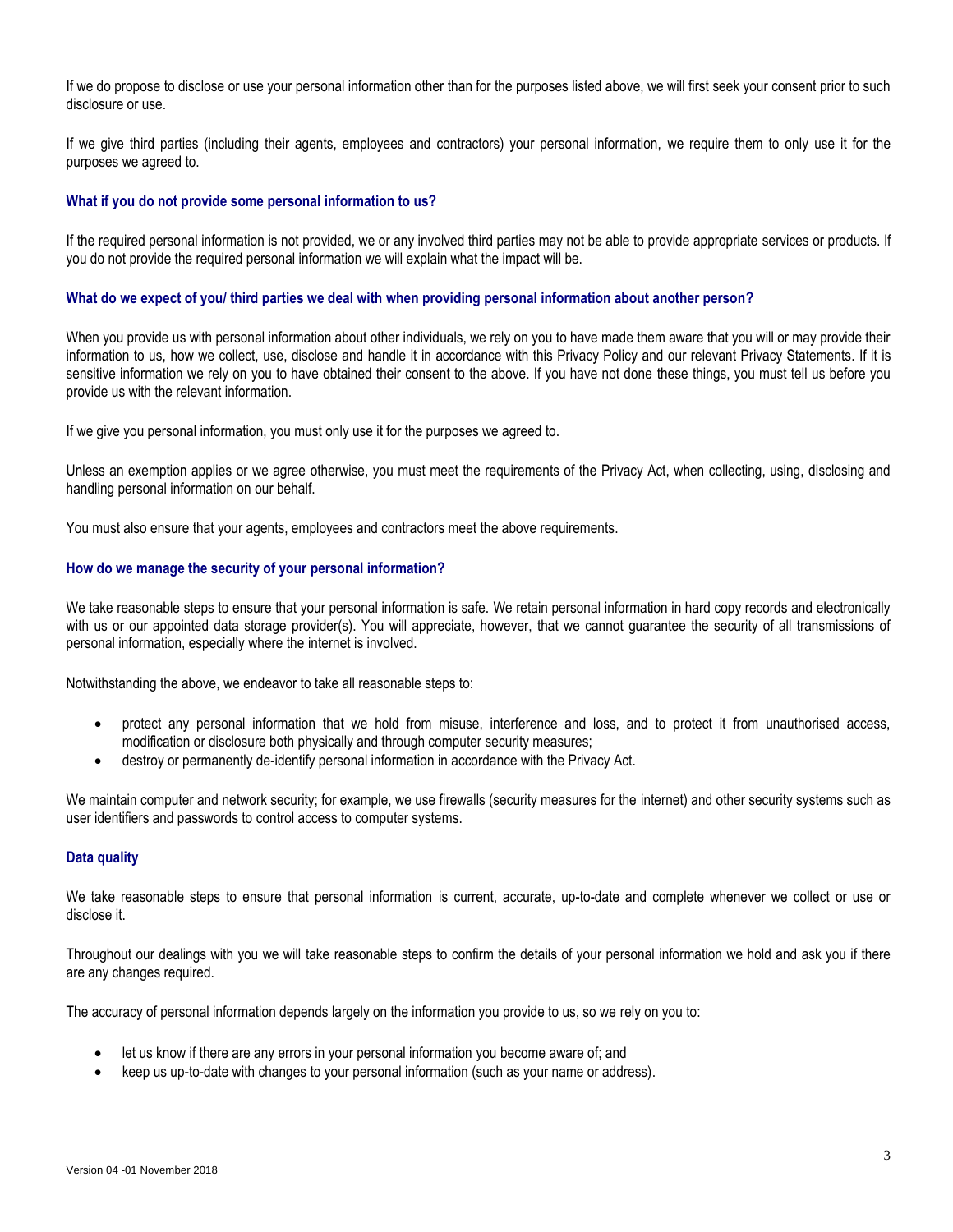# **Access to and correction of your personal information**

You are entitled to have access to any personal information relating to you which we possess, except in some exceptional circumstances provided by in law. For example, we may refuse access where the:

- information may have an unreasonable impact on the privacy of others;
- **•** request is frivolous or vexatious;
- information relates to existing or anticipated legal proceedings and would not be accessible by the process of discovery in those proceedings;
- information would reveal our intentions in relation to negotiations in such a way as to prejudice those negotiations.

Where providing access would reveal evaluative information generated by us in connection with a commercially sensitive decision-making process, we will provide an explanation for the decision rather than direct access to the information.

If we refuse access or to give access in the manner requested by you we will let you know why in writing and provide you with details about how to make a complaint about the refusal.

If we make a correction to your personal information we may retain a copy of the previous information for our records or as required by law.

If you wish to access your personal information please write to our Privacy Officer, Western United Financial Services at PO Box Z5007, Perth St Georges Tce, WA 6831 or email westernunited@westernunited.com.au.

In most cases we do not charge for receiving a request for access to personal information or for complying with a correction request.

## **Do we transfer information overseas?**

Any personal information provided to Western United Financial Services Pty Ltd may be transferred to, and stored at, a destination outside Australia, including but not limited to New Zealand, Singapore, United Kingdom and the United States of America. Details of the countries we disclose to may change from time to time. Personal information may also be processed by staff or by other third parties operating outside Australia who work for us or for one of our suppliers, agents, partners or related companies.

When we send information overseas, in some cases we may not be able to take reasonable steps to ensure that overseas providers do not breach the Privacy Act and they may not be subject to the same level of protection or obligations that are offered by the Act. By proceeding to acquire our services and products you agree that you cannot seek redress under the Act or against us (to the extent permitted by law) and may not be able to seek redress overseas. If you do not agree to the transfer of your personal information outside Australia, please contact us.

#### **Sale or restructure of business**

In the future we may consider the sale or restructure of our business or the purchase of the business of other Insurance Brokers or financial advisers. In such circumstances it may be necessary for your personal information to be disclosed to permit the parties to assess the sale or restructure proposal for example through a due diligence process. We will only disclose such of your personal information as is necessary for the assessment of any sale or restructure proposal and subject to appropriate procedures to maintain the confidentiality and security of your personal information. In the event that a sale or restructure proceeds, we will advise you accordingly.

#### **Direct Marketing**

We may use your personal information, including any email address you give to us, to provide you with information and to tell you about our products, services or events or any other direct marketing activity (including third party products, services and events which we consider may be of interest to you). Without the limitation just described, if it is within your reasonable expectations that we send you direct marketing communications given the transaction or communication you have had with us, then we may also use your personal information for the purpose of sending you direct marketing communications which we may consider may be of interest to you. We may request our related parties to contact you about services and products that may be of interest to you.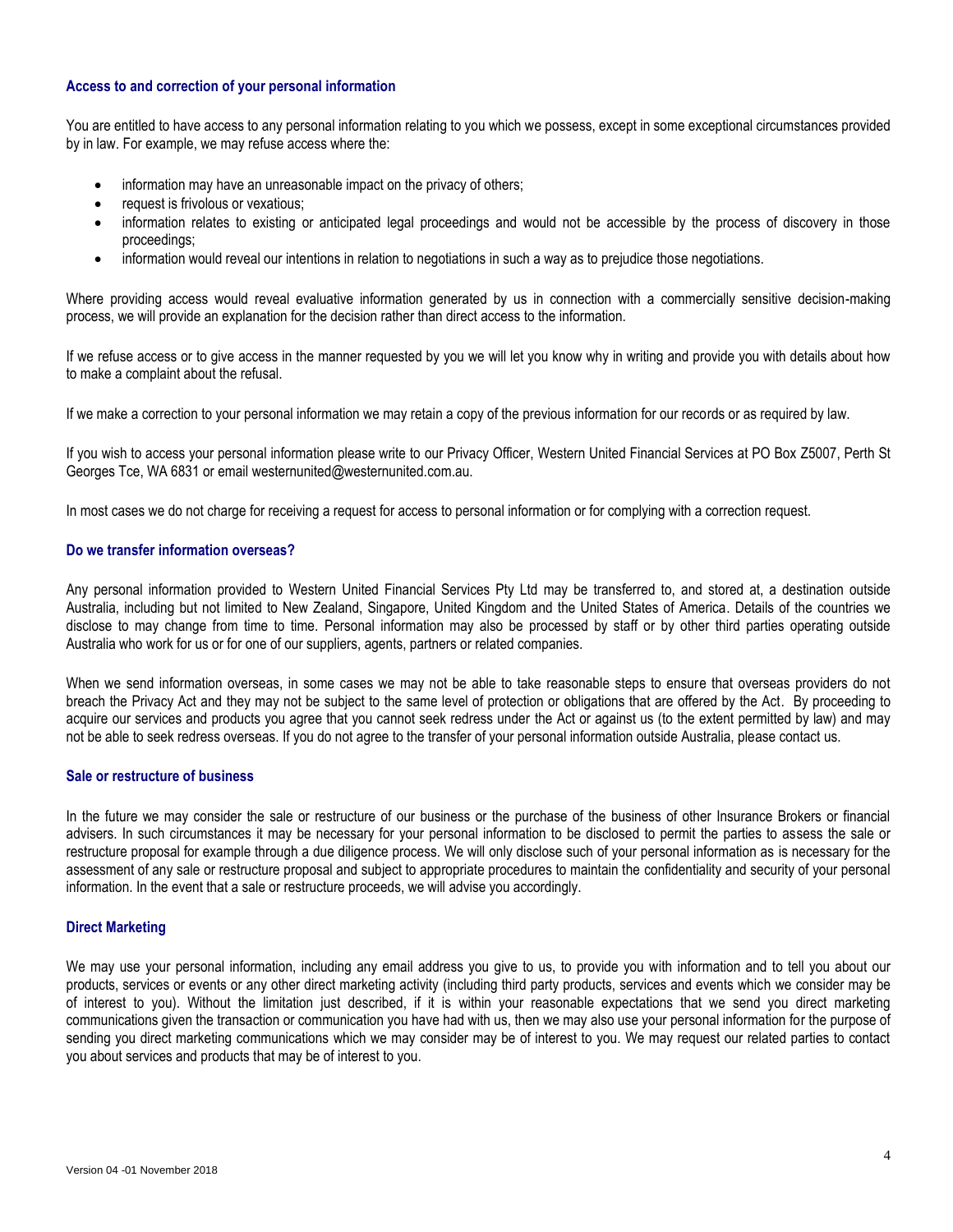# **Our Website**

You are able to visit our website without providing any personal information. We will only collect personal information through our websites with your prior knowledge for example where you submit an enquiry or application online.

Email addresses are only collected if you send us a message and will not be automatically added to a mailing list.

# **Cookies**

A cookie is a small string of information that a website transfers to your browser for identification purposes. The cookies we use may identify individual users.

- Cookies can either be "persistent" or "session" based. Persistent cookies are stored on your computer, contain an expiration date, and are mainly for the user's convenience.
- Session cookies are short-lived and are held on your browser's memory only for the duration of your session; they are used only during a browsing session, and expire when you quit your browser.
- We may use both session and persistent cookies. This information may be used to personalise your current visit to our websites or assist with analytical information on site visits.
- Most internet browsers can be set to accept or reject cookies. If you do not want to accept cookies, you can adjust your internet browser to reject cookies or to notify you when they are being used. However, rejecting cookies may limit the functionality of our website.

## **Complaints**

If you do have a compliant about privacy we ask that you contact our office first to help us to assist you promptly.

In order to resolve a complaint, we:

- Will liaise with you to identify and define the nature and cause of the complaint;
- May request that you detail the nature of the complaint in writing;
- Will keep you informed of the likely time within which we will respond to your complaint;
- Will inform you of the reason for our decision in resolving such complaint; and
- Keep a record of the complaint and any action taken in the Register of Complaints.

If you have a complaint please either email us at westernunited@westernunited.com.au or write to us at PO Box Z5007, Perth St Georges Tce, WA 6831 and our Privacy Officer will then attempt to resolve the issue or complaint.

When we make our decision, we will also inform you of your right to take the matter to the Office of the Australian Information Commissioner (OAIC) if you are not satisfied. In addition if you have not received a response from us of any kind to your complaint within 30 days, then you have the right to take the matter to the OAIC (contact details are provided below).

If you are not satisfied with our response, you also have a right to have your privacy complaint determined by the Australian Financial Complaints Authority (AFCA). AFCA provides fair and independent financial services complaint resolution that is free to consumers. AFCA will be able to consider complaints relating to a breach of obligations of the Privacy Act or Consumer Data Framework, providing the complaint falls within AFCA's jurisdiction. We are bound by AFCA's determinations once accepted by the complainant. You can contact AFCA by:

Online: [www.afca.org.au](http://www.afca.org.au/)

Email[: info@afca.org.au](mailto:info@afca.org.au)

Phone: 1800 931 678

Mail: Australian Financial Complaints Authority, GPO Box 3, Melbourne VIC 3001

If you would like further details of our Privacy Complaints Handling Procedure, please contact our Privacy Officer using the contact details listed above.